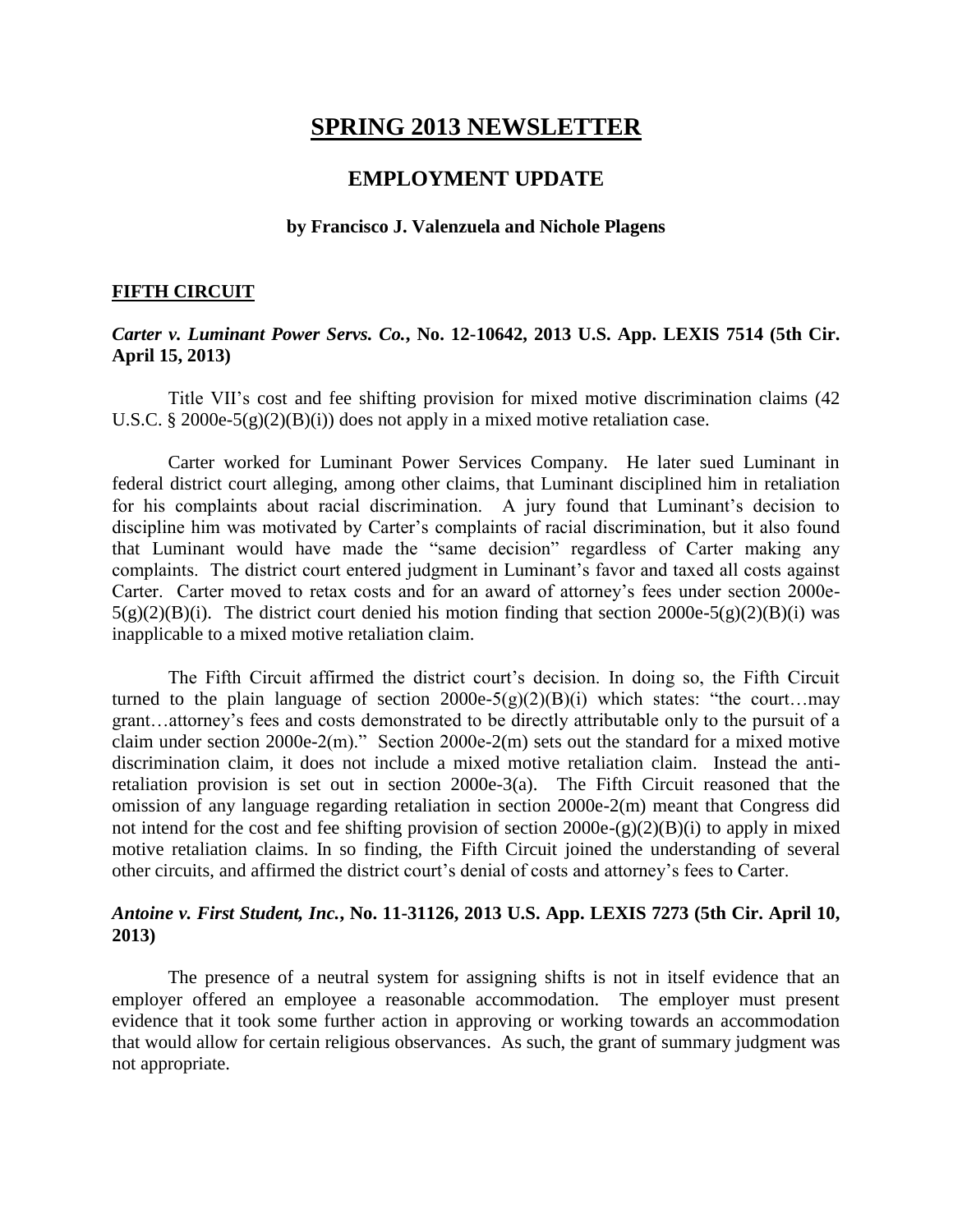Antoine is a member of the Seventh-day Adventist faith and observes the Sabbath from sundown Friday to sundown Saturday, during which time he abstains from secular work. Antoine was employed as a bus driver by First Student. During the 2009 – 2010 school year, his religious observance of the Sabbath became an issue due to his assigned route not ending until after sundown on Fridays from November through January. Due to the conflict with his religious beliefs, Antoine informed First Student that he would not be able to complete his Friday afternoon route on eight Fridays from November to January. Antoine and First Student met several times in an attempt to rectify the problem. There were talks of securing a volunteer to swap shifts with Antoine, but no such agreement was reached. Antoine did not complete his shifts on the Fridays between November and December because of his religious observance, and First Student terminated him on January 15, 2010, for excessive absenteeism. Antoine filed a charge of discrimination with the Equal Employment Opportunity Commission ("EEOC") and was issued a right-to-sue letter. Antoine filed suit against First Student under Title VII alleging that First Student had discriminated against him based on his religion. The magistrate judge granted summary judgment to First Student, finding that it had satisfied its burden of showing that it had reasonably accommodated Antoine. In reaching its finding, the magistrate did not consider whether any of the accommodations proposed by Antoine would have imposed an undue hardship on First Student.

On appeal, the Fifth Circuit found that there was a genuine issue of material fact regarding the reasonableness of any accommodation offered by First Student to Antoine, which should have precluded summary judgment. In reaching this conclusion, the Fifth Circuit rejected the district court's finding that First Student provided a reasonable accommodation to Antoine by approving of a shift swap with another employee and pursuing a side agreement with the union to allow such a swap to take place, since such a swap would have been contrary to the Collective Bargaining Agreement ("CBA"). The Fifth Circuit found that there was insufficient evidence to make such a finding. It identified inconsistent testimony from First Student's own representatives regarding what, if any, accommodations were made for Antoine. The Fifth Circuit also rejected First Student's contention that because the CBA in place contained a clause prohibiting employees from swapping shifts First Student had *per se* established that they had provided a reasonable accommodation by saying Antoine could swap shifts. The Fifth Circuit found that First Student did not present evidence that it had followed through or taken any action to pursue the procedures listed in the CBA for swapping shifts. Therefore, First Student did not show that it had taken action to approve of a shift swap, as necessary under Supreme Court precedent. The Fifth Circuit found that the magistrate had not weighed the evidence in the light most favorable to Antoine, and, therefore, summary judgment was inappropriate.

### **TEXAS SUPREME COURT**

# *Texas A&M University, Kingsville v. Moreno***, No. 11-0469, 2013 Tex. LEXIS 155 (Tex. Feb. 22, 2013)**

The Texas Whistleblower Act does not protect an employee who makes a purely internal report of a violation of law, unlike whistleblower protection statutes in other jurisdictions. The Act gives a restrictive meaning to "appropriate law enforcement authority" and only protects an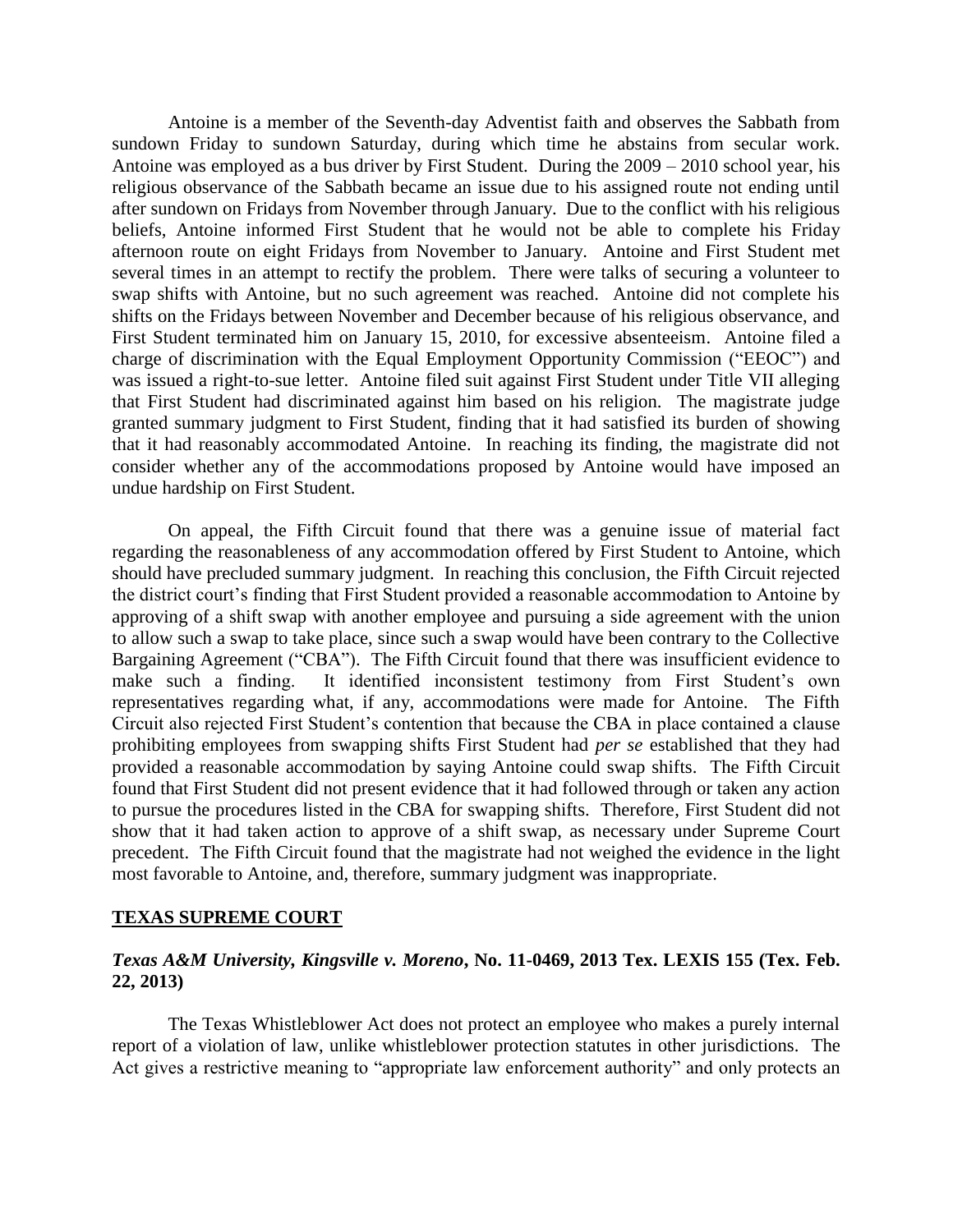employee who reports to authorities that "actually promulgate regulations or enforce the laws, or to authorities that pursue criminal violations."

Moreno sued her employer, Texas A&M University—Kingsville ("TAMUK"), alleging she was terminated in violation of the Texas Whistleblower Act. Moreno was an assistant vice president and comptroller of TAMUK, and claimed that her supervisor fired her for reporting to the University's President that her supervisor's daughter received in-state tuition in violation of state law. The trial court granted TAMUK's plea to the jurisdiction, and the court of appeals reversed. TAMUK appealed, arguing that Moreno's internal report did not meet the requirements of the Act in that Moreno did not make a good-faith report of a violation of law to an "appropriate law enforcement authority," as required under the Texas Whistleblower Act.

The Supreme Court agreed with TAMUK and dismissed Moreno's suit. In so finding, the Supreme Court denied Moreno's claim that because she reported a violation of law to her University's President, she met the requirements under the Act. Significant to the Court, was the fact that the President only had the authority to enforce compliance with state law on his campus. This fact did not support a finding that Moreno had a good faith belief that the President could "regulate under or enforce the law alleged to be violated" or to "investigate or prosecute a violation of criminal law." Tex. Gov't Code § 554.002(b). A whistleblower cannot reasonably believe that they are reporting a violation to an appropriate authority if the supervisor's authority extends no further then being able to ensure the entity complies with the law. The Court pointed out that the Texas Act, as opposed to other whistleblower statutes in other jurisdictions, does not protect purely internal reports.

# *Univ. of Tex. Sw. Med. Ctr. at Dallas v. Gentilello***, No. 10-0582, 2013 Tex. LEXIS 154 (Tex. Feb. 22, 2013)**

A plaintiff must show that he had a subjective *and objective* good-faith belief that he was reporting a violation of law to the "appropriate law enforcement authority" in order to be protected under the Texas Whistleblower Act. A plaintiff fails to show an objective good-faith belief that he was reporting a violation of law to the "appropriate law enforcement authority" when he admits to knowing that his supervisor only oversaw compliance with federal law and would have to report any violations of law to an external law-enforcement authority. The Texas Whistleblower Act ("the Act") is outward looking and does not protect purely internal reports. Finally, failure to establish a report to the "appropriate law enforcement authority" is a jurisdictional bar to suit.

Gentilello, a professor of surgery at The University of Texas Southwestern Medical Center ("UTSW"), was stripped of his faculty chair position sometime after reporting to his supervisor what he believed to be violations of Medicare and Medicaid requirements and procedures. Gentilello filed a whistleblower suit charging that his demotion was in retaliation for his reporting the violations to his supervisor. UTSW filed a plea to the jurisdiction, alleging that the suit was barred by governmental immunity because it lacked the Act's jurisdictional elements. The lower courts denied UTSW's plea to the jurisdiction, and UTSW filed an interlocutory appeal.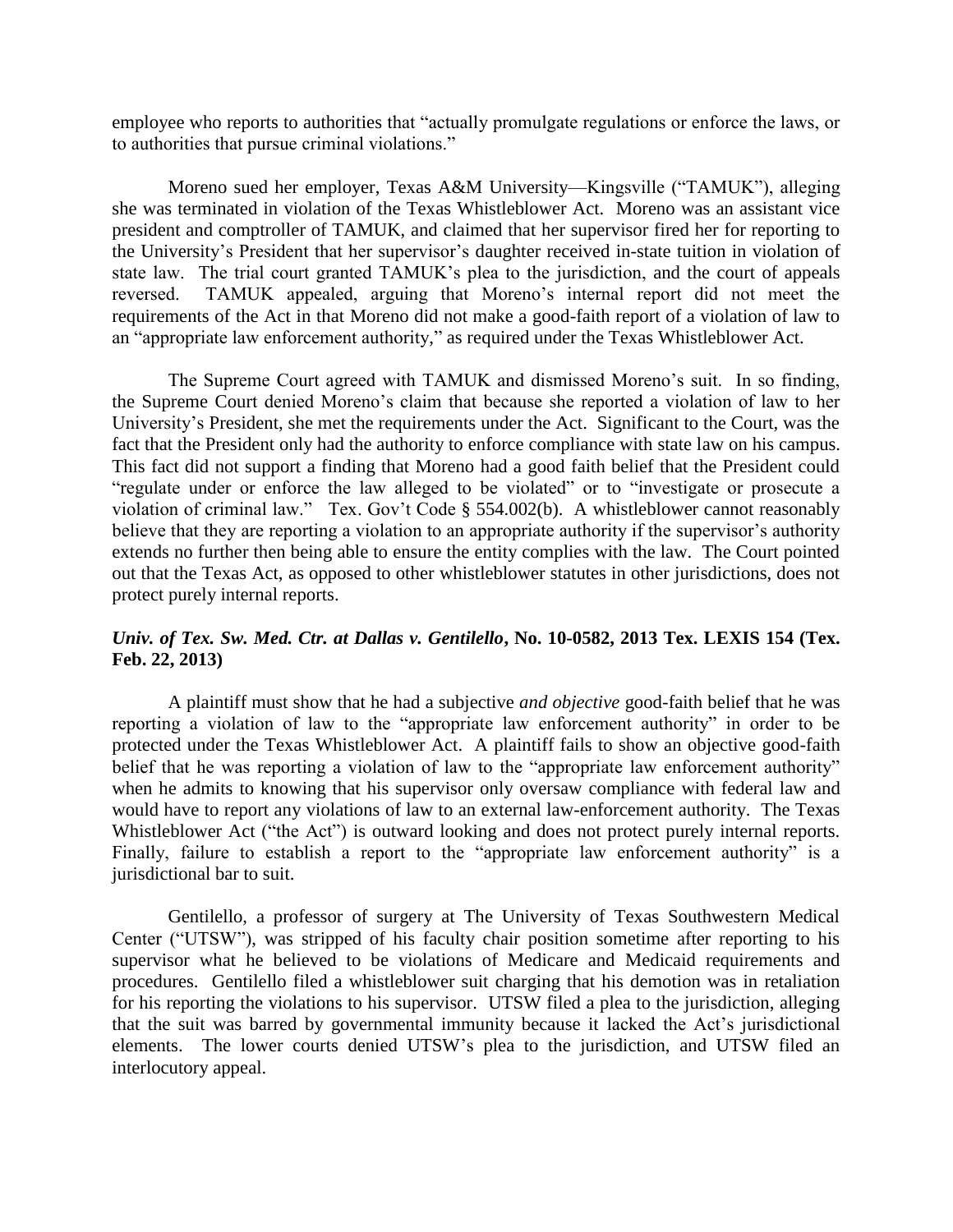The Texas Supreme Court held that an employee must show a subjective and objective good-faith belief that he reported a violation of law to the "appropriate law enforcement authority." In order to find an objective good-faith belief, the Court held that an employee's belief must have been reasonable in light of the employee's training and experience. Failure to make such a finding is a jurisdictional bar to suit. The Court found that the Texas Whistleblower Act gives a limited definition to "appropriate law enforcement authority" and only includes authorities that may regulate under or enforce provisions of law. This definition is more limited than the protection offered employees under federal or other state whistleblower statutes. The Court found that "the bare power to urge compliance or purge noncompliance" with legislative directives does not transform a supervisor, who can only take internal action to ensure that the entity complies with the law, into an "appropriate law enforcement authority." Under that standard, the Court held that based on Gentilello's training and experience, he could not have had a good-faith belief that his internal report satisfied the requirements of the Act. Finally, the Court rejected Gentilello's claim that UTSW's internal anti-retaliation policy was sufficient to establish his good-faith belief that he was reporting a violation of law to the "appropriate law enforcement authority." The Court refused to broaden the applicability of the Texas Whistleblower Act to a purely internal report of a violation of law based on an entity's commitment to internal compliance with the law. The Court held that UTSW's immunity remained intact, and reversed the judgment of the court of appeals and dismissed for lack of jurisdiction.

#### **TEXAS COURT OF APPEALS**

# *Booker v. City of Austin***, No. 03-09-00088-CV, 2013 Tex. App. LEXIS 2494 (Tex. App.— Austin March 13, 2013, no pet. h.)**

Compliance with the Texas Commission on Human Rights Act's ("TCHRA") exhaustion of remedies requirement is a mandatory and jurisdictional prerequisite to the TCHRA's waiver of governmental immunity. Additionally, an inference arises that discrimination is not the motive behind the employee's termination when the decision to both hire and fire a member of a protected class is made by the same decision maker. Finally, an employee must bring forth some evidence that she was not fired for poor performance in order to defeat summary judgment. Mere subjective beliefs by an employee that she was a victim of discrimination are not sufficient to defeat summary judgment.

Booker, who is an African-American woman, was recruited by Warren, the Fire Chief, in an endeavor to remedy a historical under representation of women and racial minorities in the Austin Fire Department ("AFD"). Booker entered the AFD Fire Academy in March 2004 and began the standard six months of training. When Booker's performance came up for review in July 2004, the Cadet Oversight Committee recommended Booker for termination, citing continuing difficulties with the academic positions of the academy, her failure to pass eight of the 24 practical skills tests, and her inability to pass one skill test in particular, despite being given multiple chances at retesting. Chief Warren decided that Booker should be retained in the Academy, counseled about her performance, and given further opportunities to pass her skill tests.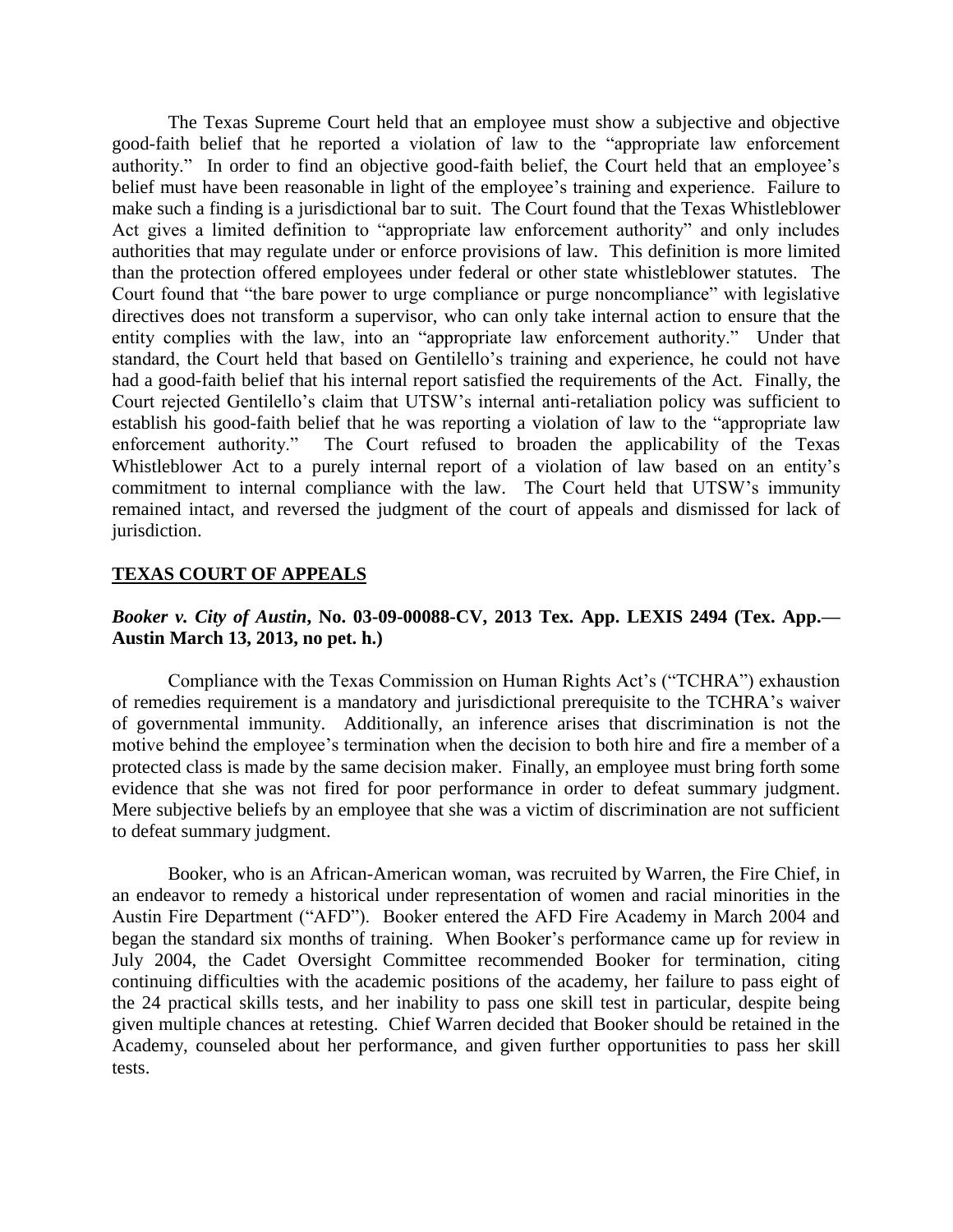In September 2004, Booker's performance again came up for review by the Cadet Oversight Committee, and the Committee once again unanimously recommended that Booker should be terminated for her continued failures at the Academy. Chief Warren rejected the Committee's recommendation, and instead allowed Booker to graduate from the Academy, and begin her time as a Probationary Firefighter ("PFF"), which was a standard six-month time period where the cadet would continue to be evaluated and tested before becoming a full fledged firefighter. Booker continued to be unable to competently complete her tasks, and admitted to endangering a patient by improperly operating a stretcher. Booker met with Chief Warren on January 7, 2005, and at that time she was informed that he had decided to terminate her employment, effective immediately. Warren's stated reason was that despite completing the Fire Academy and three months of her probationary period, she could not competently perform basic fire and medical skills, and if she was allowed to continue, she posed a potential safety threat to herself and others.

Booker filed a charge of discrimination with the Texas Workforce Commission ("TWC") and the Equal Employment Opportunity Commission ("EEOC"), alleging that she had been discriminated against based on her race and gender in violation of the TCHRA, and amended her charge to include a retaliation claim. A right-to-sue letter was issued and Booker sued the City of Austin under the TCHRA alleging that she was wrongfully terminated, asserting theories of racial and gender discrimination, race and gender based hostile work environment, and retaliation. The City moved for both traditional and no-evidence summary judgment on all of Booker's claims. The district court granted the City's motion for summary judgment in full, but did not specify the grounds on which it relied. Booker appealed.

The court of appeals affirmed the district court's judgment. Importantly, as to the City's failure to exhaust remedies claim, the court noted that Booker's charge of discrimination indicated that the date of the discriminatory act was January 7, 2005, the date of her termination. Since Booker failed to meet the statutory requirement that she specify a separate date for each discriminatory action or indicate that it was a "Continuing Action," the court of Appeals found that all of her claims except her claim of disparate treatment based on her termination were jurisdictionally barred. Also of significance, the court of appeals found that Booker did not present enough evidence to satisfy her burden of bringing forth a prima facie case of discrimination, that the City's reason for discrimination was pretextual, or that her race or gender were "motivating factors" in her termination. Important to the court of appeals was that the same decision maker hired her with full knowledge of her race and gender, and then was ultimately the one who chose to fire her. The court of appeals said that under those circumstances, an inference arises that Chief Warren did not act with a discriminatory motive in either employment decision.

### *Walcott v. Tex. S. Univ.***, No. 01-12-00355-CV, 2013 Tex. App. LEXIS 1464 (Tex. App.— Houston [1st Dist.] Feb. 14, 2013, no pet.)**

Charges of discrimination and retaliation are distinct claims and failure to file a charge of discrimination and retaliation will result in a finding that the plaintiff failed to exhaust his administrative remedies as to the claim that he did not raise. The omitted claim will be jurisdictionally barred.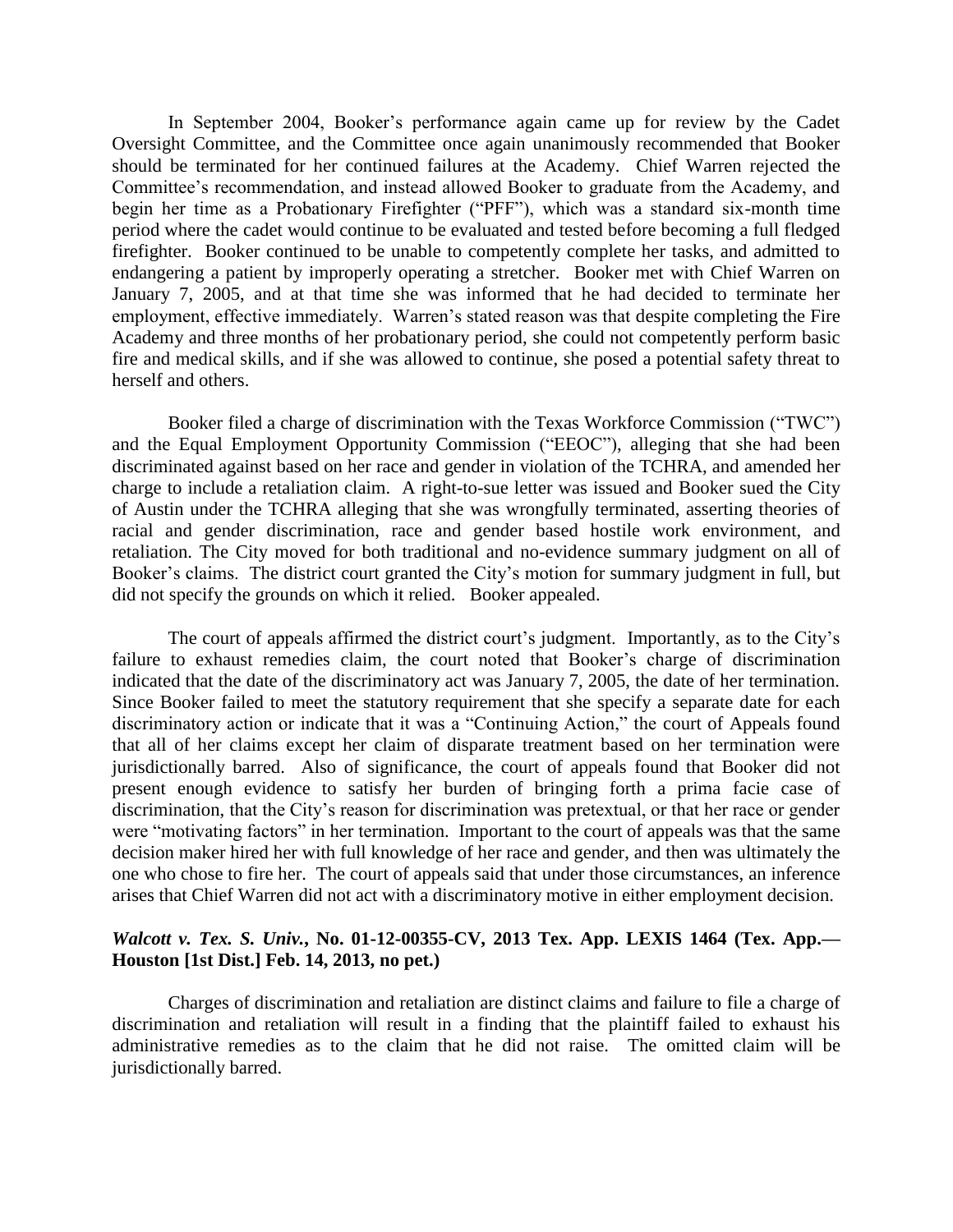Walcott, an individual of Panamanian descent, was hired on December 1, 2008, at the Texas Southern University ("TSU") as Manager of Custodial Services for a six month probationary period. He alleged that on March 12, 2009, he inquired about a job posting and was told by the Executive Director of Buildings and Grounds that he "did not look Spanish enough" for the position. Walcott claimed that he reported the statement to his supervisor, and after such time, he started being treated differently. TSU terminated Walcott on May 29, 2009, before the completion of his six month probationary period, citing Walcott's poor job performance which included his failure to complete tasks, failure to supervise his custodial staff, and his inability to operate cleaning equipment as the reasons for termination.

Walcott filed a charge of discrimination asserting national origin discrimination and received a right-to-sue letter. Walcott then sued TSU under the TCHRA alleging that the university discriminated against him based on his national origin when it failed to promote him and when it terminated him, and retaliated against him for reporting discriminatory practices. TSU filed both a traditional and no-evidence motion for summary judgment on Walcott's discrimination and retaliation claims. The trial court granted summary judgment on the discrimination claim without specifying on what grounds, and later a plea to the jurisdiction that argued that Walcott had failed to exhaust his administrative remedies with respect to the retaliation claim. Walcott appealed.

The court of appeals affirmed the trial court's decision on both claims. With respect to the exhaustion issue, the court of appeals affirmed the trial court's finding that Walcott had not exhausted his administrative remedies with regards to his claim of retaliation, and as such, dismissal was appropriate because the trial court lacked jurisdiction. Walcott's charge of discrimination only stated a claim for discrimination and not retaliation since it did not contain any factual allegations that he engaged in a protected activity and then suffered an adverse employment action. Absent such a claim in the charge of discrimination, Walcott did not properly exhaust his administrative remedies as to a claim for retaliation, and the trial court properly dismissed such claim for lack of jurisdiction.

#### *Jennison v. Prasifka***, 391 S.W.3d 660 (Tex. App.—Dallas 2013, no pet.)**

The ecclesiastical abstention doctrine denies a trial court subject matter jurisdiction over claims that relate to internal matters of church governance and discipline. This doctrine extends to protect even parishioners, who are not officers of the church, from suit.

Jennison terms himself as a "bi-vocational" minister—an ordained Episcopal priest and a strockbroker employed by First Canterbury Securities. Parishioner Prasifka complained to the Episcopal Diocese of Dallas about Jennison, alleging that he was "churning" her brokerage account. As a result, Jennison was placed on inactive status as a priest. Jennison sued Prasifka for slander, tortuous interference with a contractual relationship, and wrongful discharge. In response, Prasifka filed a motion to dismiss and a plea to the jurisdiction, claiming that the dispute in the case involved ecclesiastical matters, and as such, the trial court had no jurisdiction. The trial court granted the motion to dismiss, and Jennison appealed, claiming that the ecclesiastical abstention doctrine does not extend to protect a parishioner who is not an officer of the church.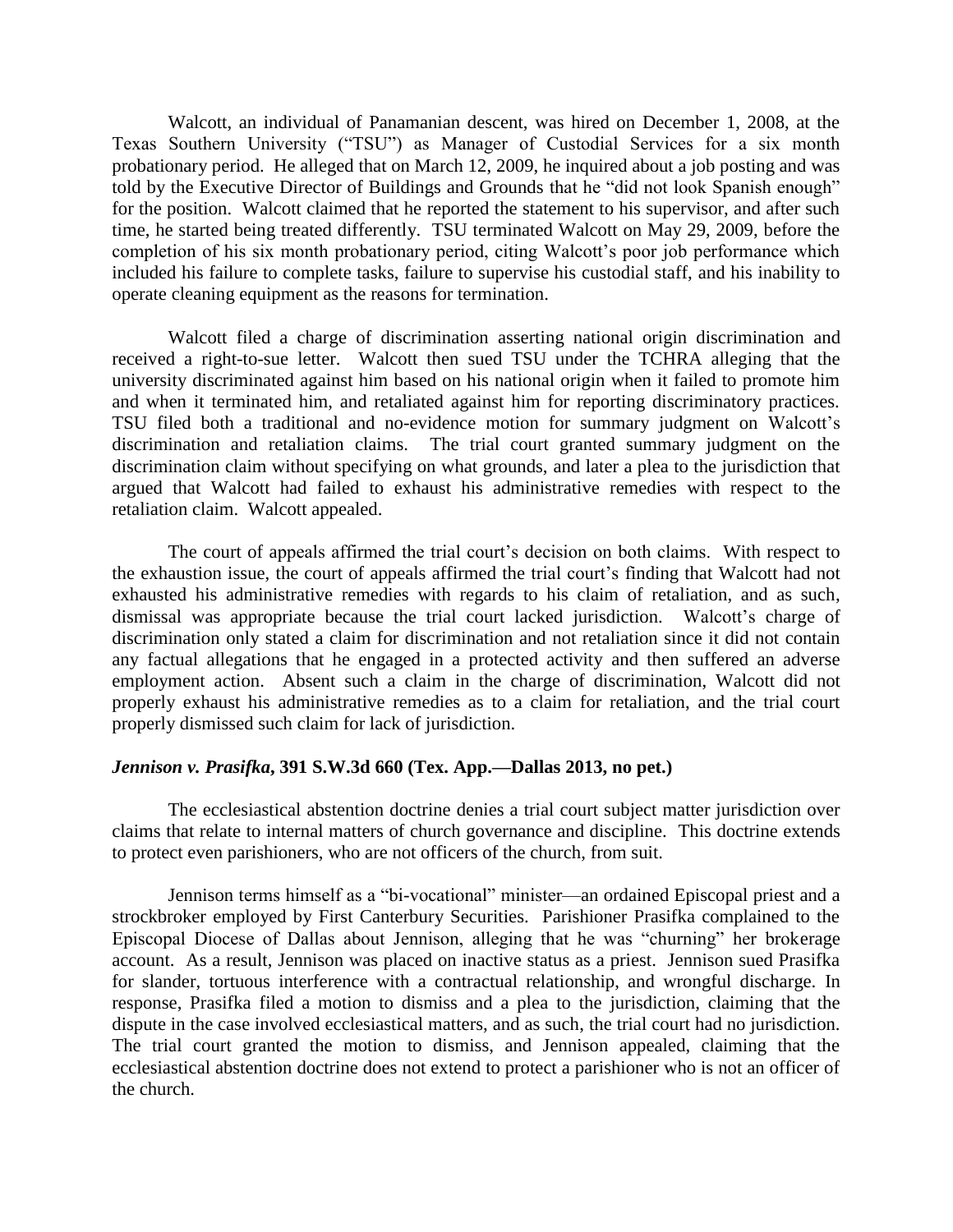The court of appeals found that the ecclesiastical abstention doctrine denied the trial court subject matter jurisdiction and affirmed the trial courts dismissal of Jennison's claims. The court of appeals found that the Prasifka's complaint and the subsequent disciplinary action that was taken against Jennison were matters of church discipline, and were beyond the subject matter jurisdiction of a civil court. In order to determine the ecclesiastical implications of Jennison's complaint, the court of appeals focused its inquiry on the substance and effect of the complaint, not on the identity or the position held by the party being sued. Jennison's complaint arose from the statements made by Prasifka to the church itself that were in connection with the church's disciplinary process. The fact that Prasifka was a parishioner and not an officer of the church was not the focus of the court's inquiry. Instead, the fact that the substance of Jennison's suit related to internal matters of church governance and discipline brought it within the purview of the ecclesiastical abstention doctrine. As a result, it was proper for the trial court to dismiss for lack of subject matter jurisdiction.

## *Gonzalez v. Champion Techs., Inc.***, 384 S.W.3d 462 (Tex. App.—Houston [14th Dist.] 2012, no pet.)**

Under the Texas Commission on Human Rights Act ("TCHRA"), events occurring more than 180 days before a plaintiff filed a charge of discrimination could not be the legal basis for recovery, but were admissible to show the atmosphere in which the events that precipitated the lawsuit occurred, and as such, the trial court erred in excluding the evidence. Additionally, when a plaintiff alleges both retaliation and discrimination based on the same adverse employment action, the court does not assume that the evidence to support one claim automatically supports the other, but instead the plaintiff must meet his burden of bringing forth evidence on both claims.

Gonzalez, a Mexican citizen, lived and worked in the United States as a resident alien and was employed by Champion Technologies, Inc. since 2001. In 2002, Gonzalez claimed that his new supervisor subjected him to racial epithets and refused him certain privileges that were afforded to other members of the maintenance department. Gonzalez alleged that his supervisor's stated reasoning for the different treatment was that "[t]hey are Americans, and you aren't. You're Mexican, and not the same as them." Gonzalez also alleged that on two occasions he received a smaller raise than other employees in the department, and that after appealing to the plant manager, he received higher raises. Gonzalez filed a complaint with the Equal Employment Opportunity Commission ("EEOC") on May 8, 2007, and was issued a right to sue letter but decided not to sue Champion at that time.

Subsequently, Gonzalez alleged that in December 2007 his supervisor denied him requested vacation in favor of allowing another employee to take vacation. Gonzalez complained to the plant manager, and alleged he also reported the racial discrimination he was being subjected to in the maintenance department, at which time the plant manager stepped in and approved his vacation. Gonzalez was terminated on May 19, 2008, with Champion's cited reasoning being Gonzalez's leaving a safety meeting early and without permission and other safety violations. Gonzalez alleged that as he was being escorted from the plant, his supervisor told him that he had him fired for going over his head regarding the December leave.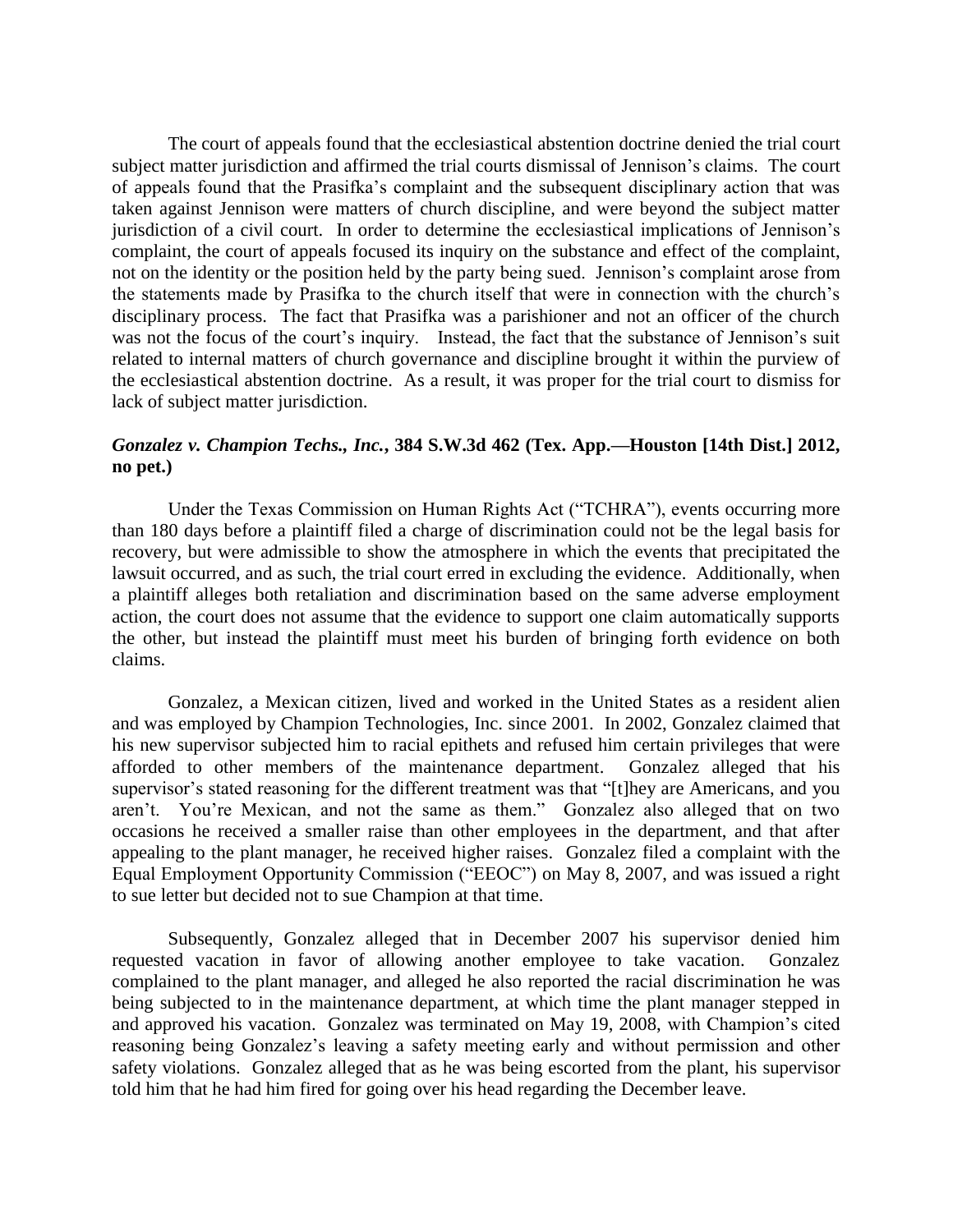Gonzalez filed a second discrimination complaint with the EEOC alleging race and national origin, as well as retaliation for prior complaints. Gonzalez received a right-to-sue letter and brought race and national origin discrimination, as well as retaliation, claims against Champion under the TCHRA. Champion raised both traditional and no-evidence summary judgment grounds, and the trial court granted the motions, but did not specify on which grounds.

The court of appeals reversed summary judgment as to the claims for retaliation and national origin discrimination and remanded to the trial court for further proceedings, finding that there was sufficient evidence to create a fact issue on those claims and the grant of summary judgment was improper. In so finding, the court of appeals found that the trial court erred in excluding evidence for all purposes of the alleged discriminatory events that occurred prior to December 14, 2007, 180 days prior to when Gonzalez filed his second charge with the EEOC. The court of appeals stated that while liability for any discriminatory actions that occurred before December 14, 2007, was barred; the evidence was still admissible as support of the discriminatory atmosphere that surrounded the events that lead to the lawsuit. The court of appeals also found that the trial courts exclusion of certain statements made by Gonzalez to the plant manager regarding the reports of discrimination as hearsay was inappropriate, since the value of the statements was not in the truth of the matter asserted, but in the very fact that the statements were made at all. The fact that Gonzalez told the plant manager that he was being treated in a discriminatory manner by his supervisor, made the material fact of whether he had engaged in a protected act for purposes of a retaliation claim. Finally, the court of appeals found that Gonzalez presented sufficient evidence to create a fact issue as to both his retaliation claim and his national origin discrimination claim, but made the point that evidence sufficient for finding a claim under one theory of liability—either discrimination or retaliation—does not automatically support a theory of both. The two claims are distinct claims and require different elements for a prima facie case.

#### *Goss v. City of Houston***, 391 S.W.3d 168 (Tex. App.—Houston [1st Dist.] 2012, no pet.)**

The equitable tolling doctrine does not apply to claims brought against governmental entities under the Texas Commission on Human Rights Act ("TCHRA").

Goss filed charges of discrimination with the Texas Workforce Commission ("TWC") and with the Equal Employment Opportunity Commission ("EEOC") one filed on April 13, 2006, and another filed on January 8, 2007, and amended on July 3, 2007. On November 23, 2009, the EEOC issued a right-to-sue letter which told Goss he could institute a civil action under Title VII. The right-to-sue letter made no reference to the TCHRA or any other state law claims. Goss filed suit against the City of Houston ("the City") on February 26, 2010, asserting claims under the TCHRA and intentional torts. Goss later amended his petition to include claims asserted under Title VII, but this was not done until July 21, 2010. The City filed a plea to the jurisdiction and motion for summary judgment. The trial court granted the City's plea to the jurisdiction based on a finding that the statute of limitations had run. Goss appealed, arguing that the plea to the jurisdiction should have been denied based on the statute of limitations because equitable tolling applied. The City argued that the statute of limitations period is jurisdictional in suits against the City and that the equitable tolling doctrine does not apply.